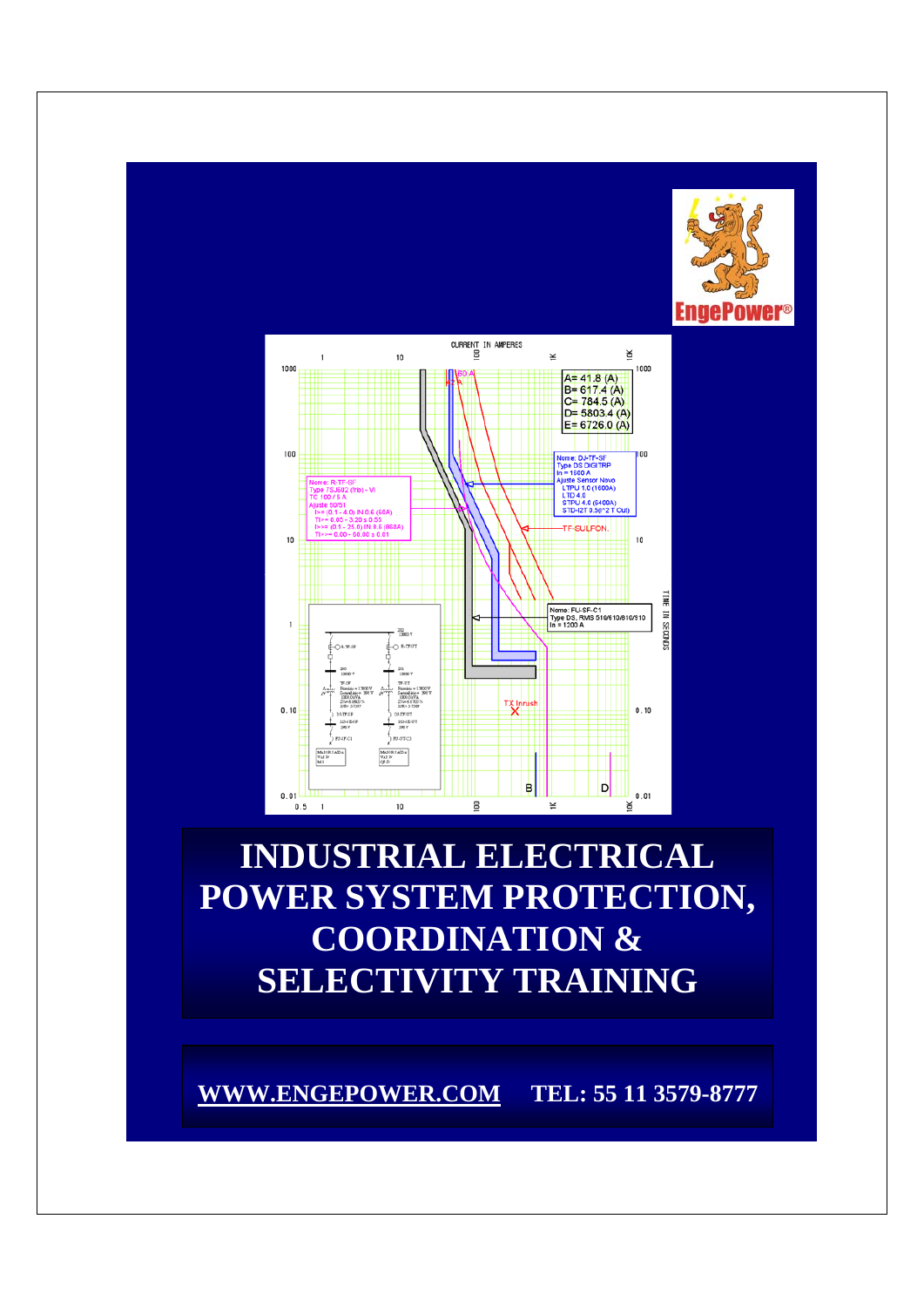#### **INDUSTRIAL ELECTRICAL POWER SYSTEM SHORT CIRCUIT, PROTECTION, COORDINATION & SELECTIVITY TRAINING PROGRAM**

## **TARGET PUBLIC**

Engineers and technicians who work in design, consulting, maintenance and operation of electrical systems.

**PURPOSE**

Provide to the participants important knowledge about practices and calculations of threephase, phase to phase, line to ground and arc faults (short circuit), and to present concepts of protective devices and the study of coordination and chronological, current and logical selectivity allowing participants to evaluate a study.

## **STRUCTURE**

The training has been re-squeduled to a better teaching efficiency. Two days are for Short Circuit (Chapter 1 to 3) and 2 days for Protection & Coordination. Half of the last day is reserved for practical exercises of short circuit and selectivity. The training is presentated on data-show.

#### **TRAINING PROGRAM**

- **CHAPTER 1 BASIC CONCEPTS (Per Unit Calculation, Symmetrical Components, Types of Power System Neutral Grounding,** Δ**Y e Y**Δ **Conversion, Thevenin Theorem, Resistive, Inductive and Capacitive Circuits)**
- **CHAPTER 2 DATA SURVEY (Inform participants the required data to perform short circuit and Coordination and Selectivity Study)**
- **CHAPTER 3 SHORT CIRCUIT STUDY (Short Circuit Current, Nature of Short Circuit Current, Short Circuit Simmetry, Assimmetry Factors, Short Circuit Sources, Short Circuit Current Strenghts, Subtransient and Transient Short Circuit Periods, Sequence Circuits, most common fault types : Three-Phase, Phase-to-Phase, Line to Ground and Arcing Faults, Generator´s Decrement Short Circuit Current, Sequence Impedances, Short Circuit Particularities, ANSI Short Circuit, IEC Short Circuit, ANSI x IEC Comparison, Short Circuit Current for**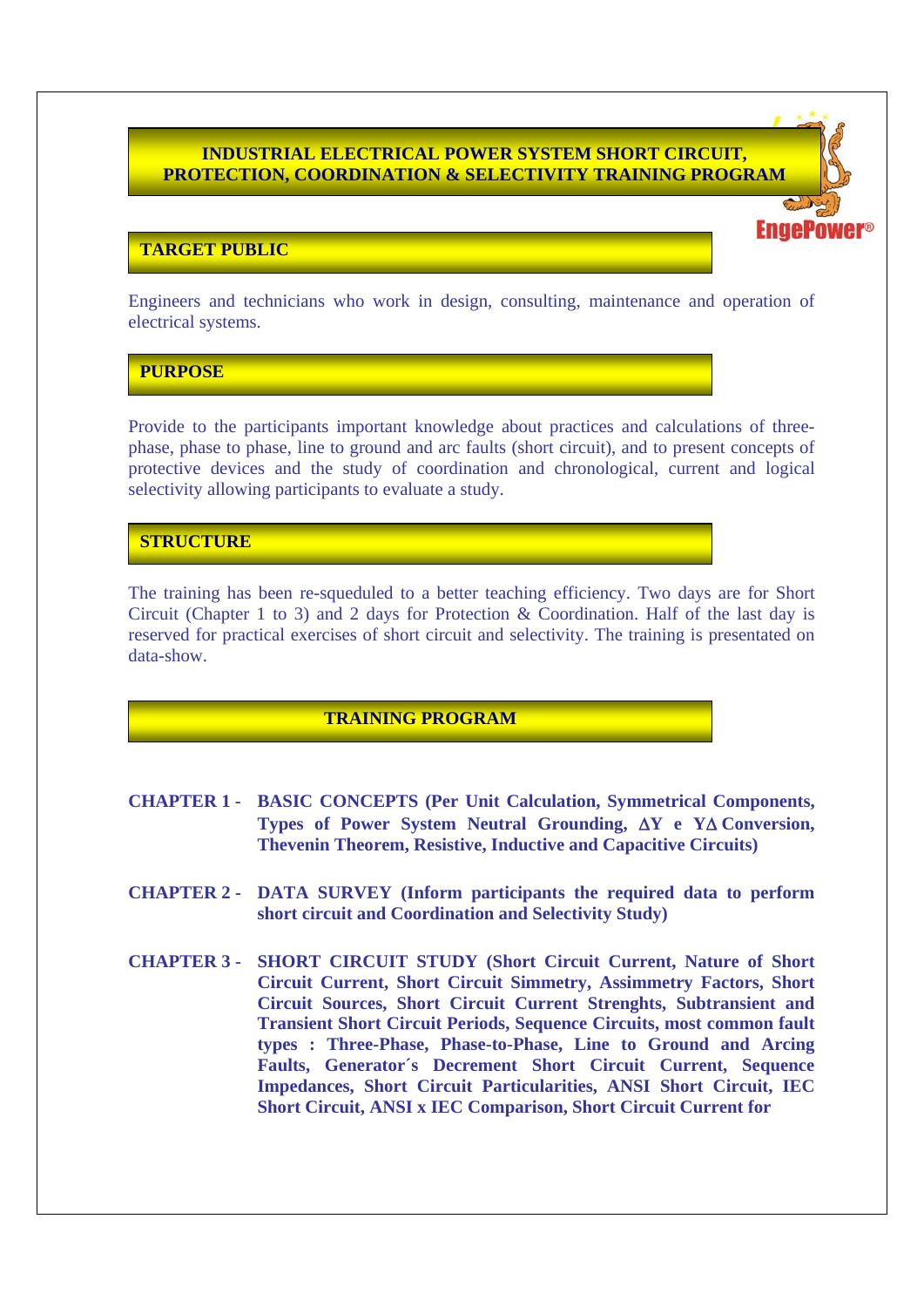

 **Equipment Evaluation, The importance of X/R in the arc extinction, fault calculation summary, exemples)** 

- **CHAPTER 4 CTs, PTs and Rogowski Coils for Protection Services (CTs understanding: Standards, Definition, Terminology, Specification Data, How to connect a CT in the circuit, Equivalent Circuit, Polarity, Safety, Accuracy, saturation, AC saturation, DC saturation, CT impedance, protective devices impedance, time to saturate, CT saturation effects, measures to reduce or avoid saturation effects, auxiliary TCs, CT x Relay Coordination, CTs installed in capacitor bank circuits, CTs transient modeling, CT saturation effects on digital relays. PTs: Standards, Definition, Specification Data, Accuracy, Rated Power, Rated Thermal Power, Connection Group, Overvoltage Factors, Short Circuit Strenght, Most common ways to connect a PT in the circuit, PTs Transient Modeling, Rogowski Coils: Definition, Operation Principle, History, Main Advantages, Accuracy and Calibration Factor, Currents, Accuracy Classes, Main Manufacturers, other applications, voltage and current sensors)**
- **CHAPTER 5 PROTECTIVE DEVICES (Terminology, Most Common Protective Devices, Relays: Definition, Main Relays Requirements, Relay Universal Torque Equation, Understanding of electromechanical relays, static and digital, LV Breakers, links and fuses, overcurrent relay, directional relay, differential relay, directional active power relay, under and overvoltage relay, zero sequence voltage relay (59N), Lockout relay (86), restraint voltage overcurrent relay (51V), frequency relay, df/dt relay, ANSI numbering code)**
- **CHAPTER 6 AUXILIARY CIRCUITS (Purpose, Characteristic of electrical quantities durging a short-circuit, essential load supply, DC No-Break (Battery Charger), AC No-Break, DC NB x AC NB, Typical one-line diagram, Tipical Circuit Breaker Schematic Diagram)**
- **CHAPTER 7 GROUND FAULT PROTECTION (Standards and Guides, Origin of ground faults, Ground fault characteristics, Ground fault current value,**  NEC 230.95 Section, Comparison of I<sup>2</sup>t during a ground fault for solidly **ground system, low resistor grounding system, high value resistor grounding system, Arc specific protection, Arc fault damage, Practical Cases)**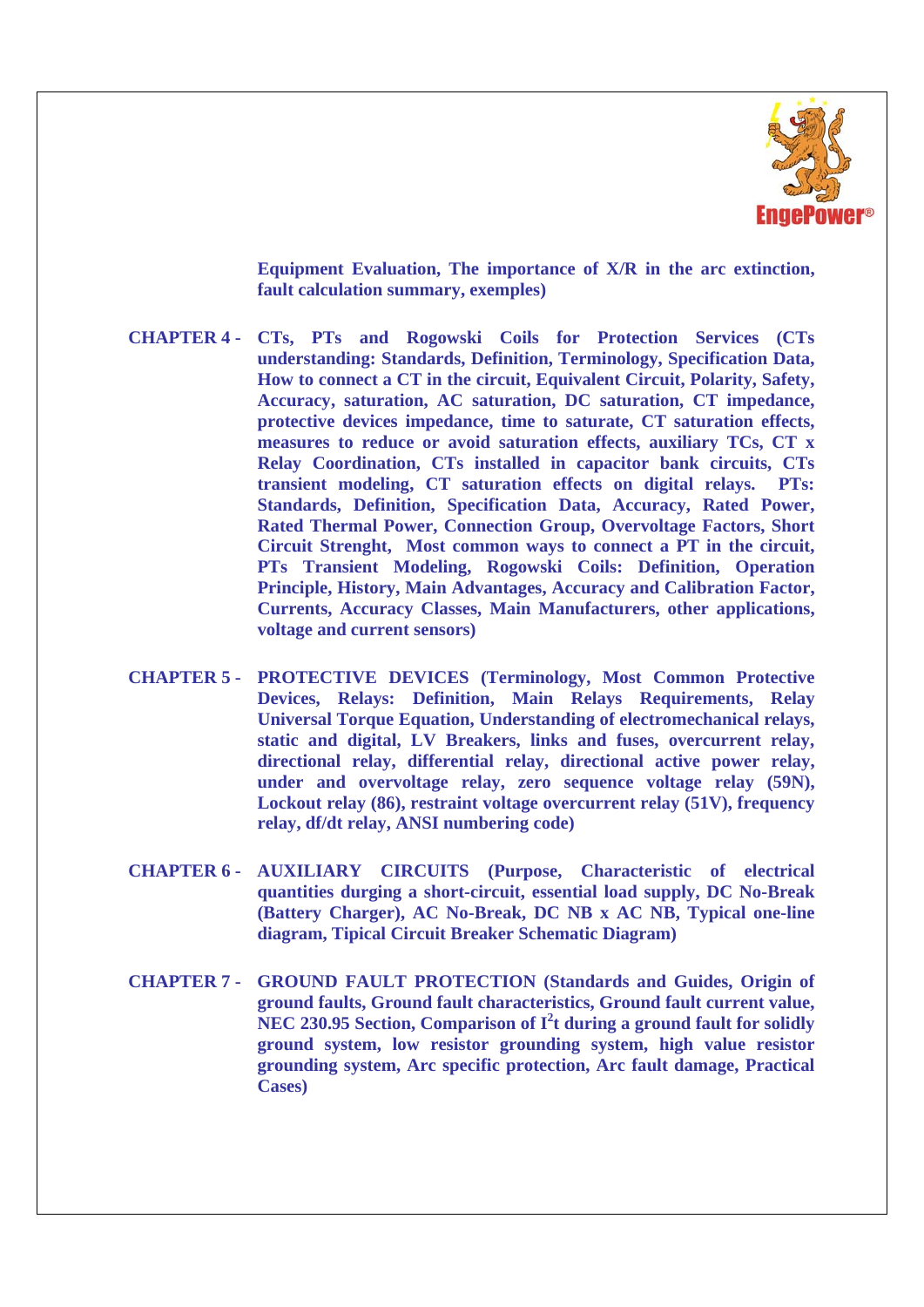

- **CHAPTER 8 MOTOR PROTECTION (Standards, Points to be observed, LV Motor Protection, MV Motor Protection, 27, 46, 48, 49, 66, 51LR, 50 and detectors winding temperature Function, Fire Pumps Protection)**
- **CHAPTER 9 TRANSFORMER PROTECTION (Standards, Points to be observed : Current x Time Transformer Thermal Limit according to ABNT and ANSI, inrush current, Transformer Primary Phase Protection, Transformer Primary Ground Protection, Transformer Secondary Phase Protection, Transformer Secondary Ground Protection, Transformer phase and Ground Settings Summary, Differential Protection, Exemple)**
- **CHAPTER 10- GENERATOR PROTECTION (Standards and Guides, Typical Protection, 46, 51V, 40, 32, 81, 24, 59GN, 49S, 60, other ANSI prescriptions)**
- **CHAPTER 11- CABLE PROTECTION (Criteria, Overload Protection, Short Circuit Protection, Short time characteristic, Coordination, Cable Uo/U)**
- **CHAPTER 12 SHUNT CAPACITOR BANK PROTECTION (Introduction, Standards, Connection Types, Inrush Current Calculation, Points to be Protected, Double star connected bank unbalance and its protection)**
- **CHAPTER 13 BUSBAR PROTECTION (Funções 50, 51 e 87B)**
- **CHAPTER 14 SEMICONDUCTOR CONVERTER PROTECTION (Introduction, Standards, IEC Duty Cycles, IEEE Duty Cycles, Converter Protection, Set Protection)**
- **CHAPTER 15 –THE SELECTIVITY (Purposes, TCC Sheet, Current, Chronological, Logical and Conventional Selectivity, Choosing the overcurrent relay characteristic, Coordination Intervals, Concepts of higher outgoing protection, where to apply the coordination intervals, selectivity problems due to reset times, choosing where to loose coordination to reduce protection time when required, where other setting groups can be used, difficulties in situations where you have low load currents and high short circuit currents)**

**CHAPTER 15- BIBLIOGRAPHY**